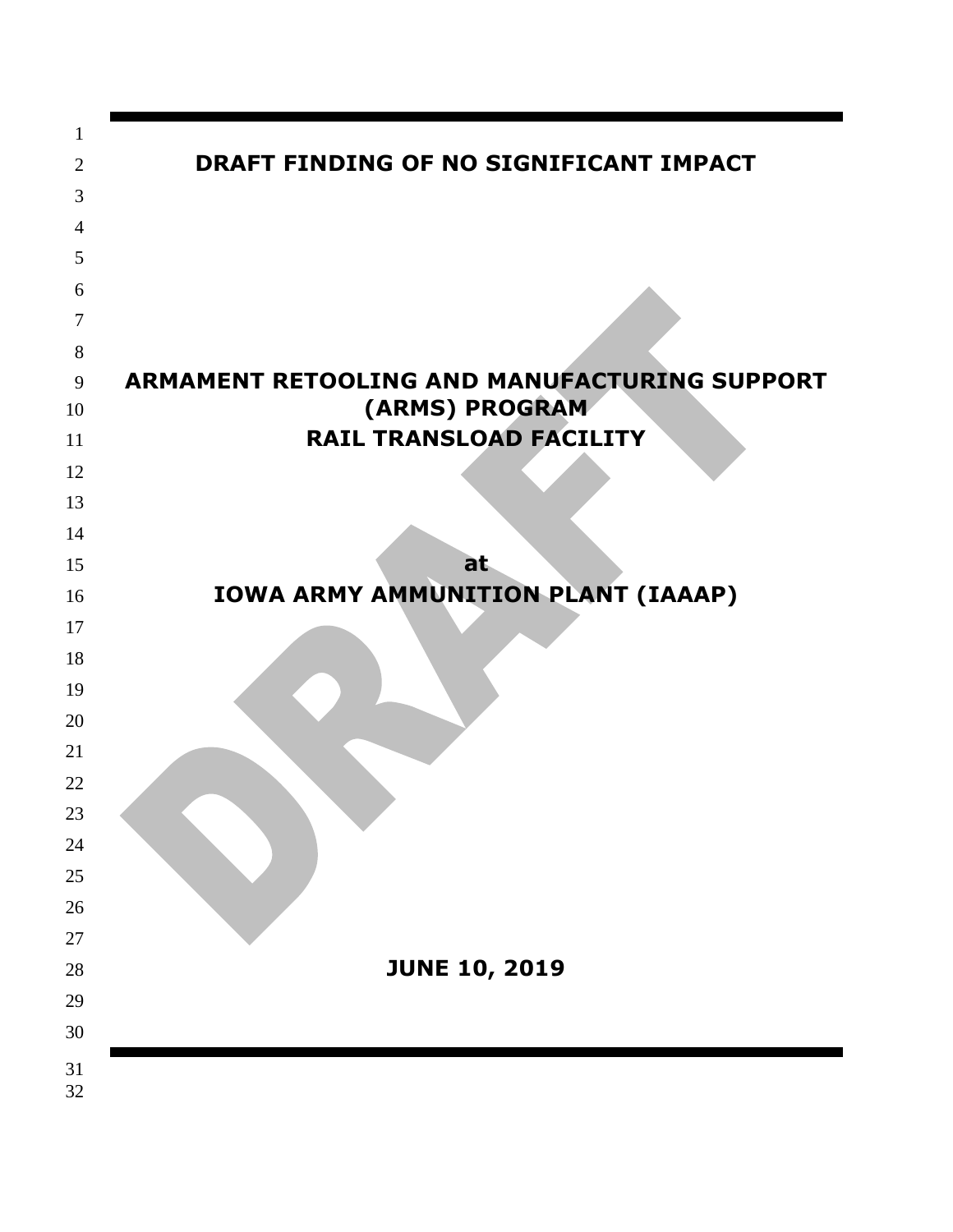### **Introduction**

 The Iowa Army Ammunition Plan (IAAAP) prepared an Environmental Assessment (EA), which is hereby incorporated by reference, to consider the potential environmental consequences to the human and natural environments associated with the proposed development of a rail transload facility under the Armament Retooling and Manufacturing Support (ARMS) Program, as authorized by Title 10, Chapter 434, of the United States Code (10 U.S.C. 434). The EA also identified best management practices to avoid or minimize impacts related to the implementation of the proposed action and alternatives.

 Under the ARMS Program, the Army has a need to maximize and encourage the best use of eligible Government Owned-Contractor Operated (GOCO) property, with the objective of lowering the production cost of ammunition for the benefit of the Government. The purpose of the proposed action is to identify a suitable location on IAAAP for a rail transload facility, along with facilities or areas suitable for storage and rail car service activities. The proposed action seeks to ensure existing land and warehouse space that have or will become available, along with rail infrastructure, are used for commercial and industrial development, generate revenue, and reduce production costs.

 The development of the transload site will occur in phases. Since development details are still evolving, and detailed site plans are not available at this time, the analysis in the EA was of a programmatic nature. When specific development projects are proposed, subsequent NEPA documentation (most likely through the IAAAP's Request for Use of Facilities (RUF) and Record of Environmental Consideration (REC) process) will be completed by tiering off of or supplementing the EA.

## **Description of the Proposed Action**

 The Army proposes to make property available at IAAAP for the construction and operation of a rail transload facility pursuant to the authorities granted the Army in 10 U.S.C. 434. The proposed action site consists of a parcel that includes existing warehouses, roads, and rail spurs designated as Yard L and comprising approximately 99 acres of developed land and infrastructure. The adjacent 154-acre agricultural parcel is also included in the project area and has been certified under the Iowa Economic Development Authority and BNSF Railway Company Site Certification Programs as meeting economic development criteria. The agricultural parcel has been identified as "Yard L" in some documents, perhaps because it is immediately adjacent to Yard L. Together, the two parcels comprise the proposed action site,

Site A, evaluated in the EA.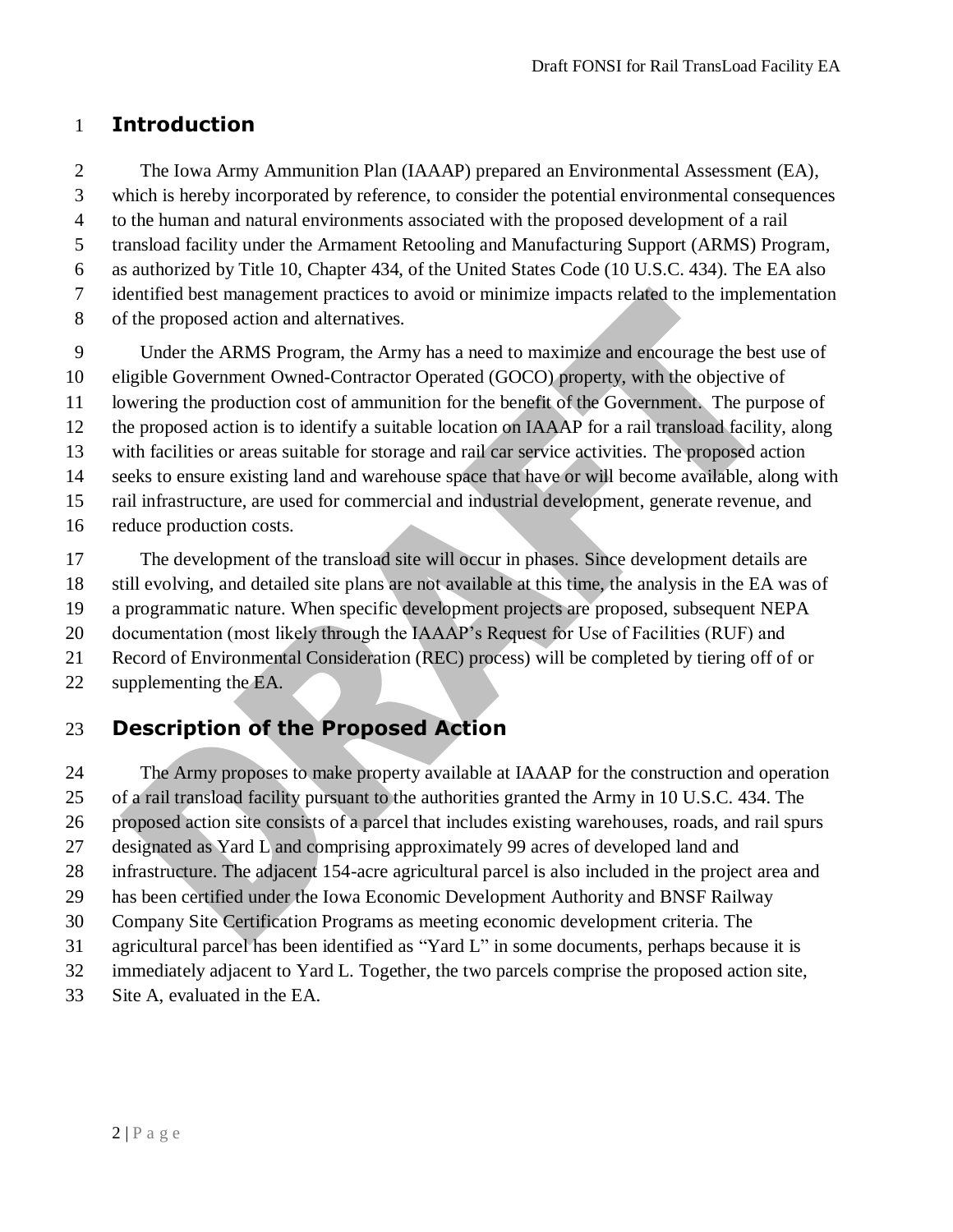## **Alternatives Considered**

 The EA consider three alternative sites for development of the rail transload facility, along with the no action alternative. Two of the sites, Site B and Site C, were eliminated from further evaluation after application of the screening criteria. The EA evaluated the likely environmental impacts, including impacts on human health and the natural environment, that could result from implementing the proposed action at Site A and under the no action alternative.

# **Environmental Consequences and Special Operating Procedures**

Significant adverse environmental consequences are unlikely to result from implementing the

proposed action at Site A. The southern portion of Site A, known as Yard L, is already developed

with warehouses, roads, and rail spurs, along with utility infrastructure. The agricultural parcel

is located immediately adjacent to Yard L and is comprised of undeveloped land that is capable

of being tied in to Yard L utility infrastructure and extension of road and rail networks.

 The EA identified special operating procedures that will be implemented to avoid potential environmental or natural resources impacts, such as avoidance of construction activities in two small wetlands areas, avoidance of activities in a small forested area within and adjacent to the northwest corner of the site, erosion control during construction, etc. Additionally, the Army will implement avoidance and minimization measures, as well as programmatic and project level best management practices to eliminate or reduce to a level below significance any potential adverse impacts to the federally and state listed threatened western prairie fringed orchid (*Platanthera*  leucophaea), and prairie bush clover (*Lespedeza leptostachya*), the federally endangered Indiana bat (*Myotis sodalis*), the federally threatened northern long-eared bat (*Myotis septentrionalis*), the state and federally endangered Higgin's-eye pearly mussel (*Lampsilis higginsii*) and Spectaclecase mussel (*Cumberlandia monodonta*), and the federally endangered sheepnose mussel (*Plethobasus cyphyus) and* Fat pocketbook mussel *(Potamilus capax)*. Although there is potential for western prairie fringed orchid and prairie bush clover to occur within the action area outside of the agricultural area, neither species has been recorded on the IAAAP. Furthermore, renovation of the warehouses would occur within the existing footprint; Therefore, no impacts to these plant species are likely to occur.

Although there is potential for Indiana bat and northern long-eared bat to roost within the bark of

trees in a small patch of forested land within and adjacent to the western portion of the action area,

no trees would be removed; Therefore, no impacts to these mammal species are likely to occur.

Although there is potential for federally protected freshwater mussels to occur within the action

area, wetland and water features would be avoided and protected through the Stormwater

Pollution Prevention BMPs. Therefore, no impacts to these species are likely to occur.